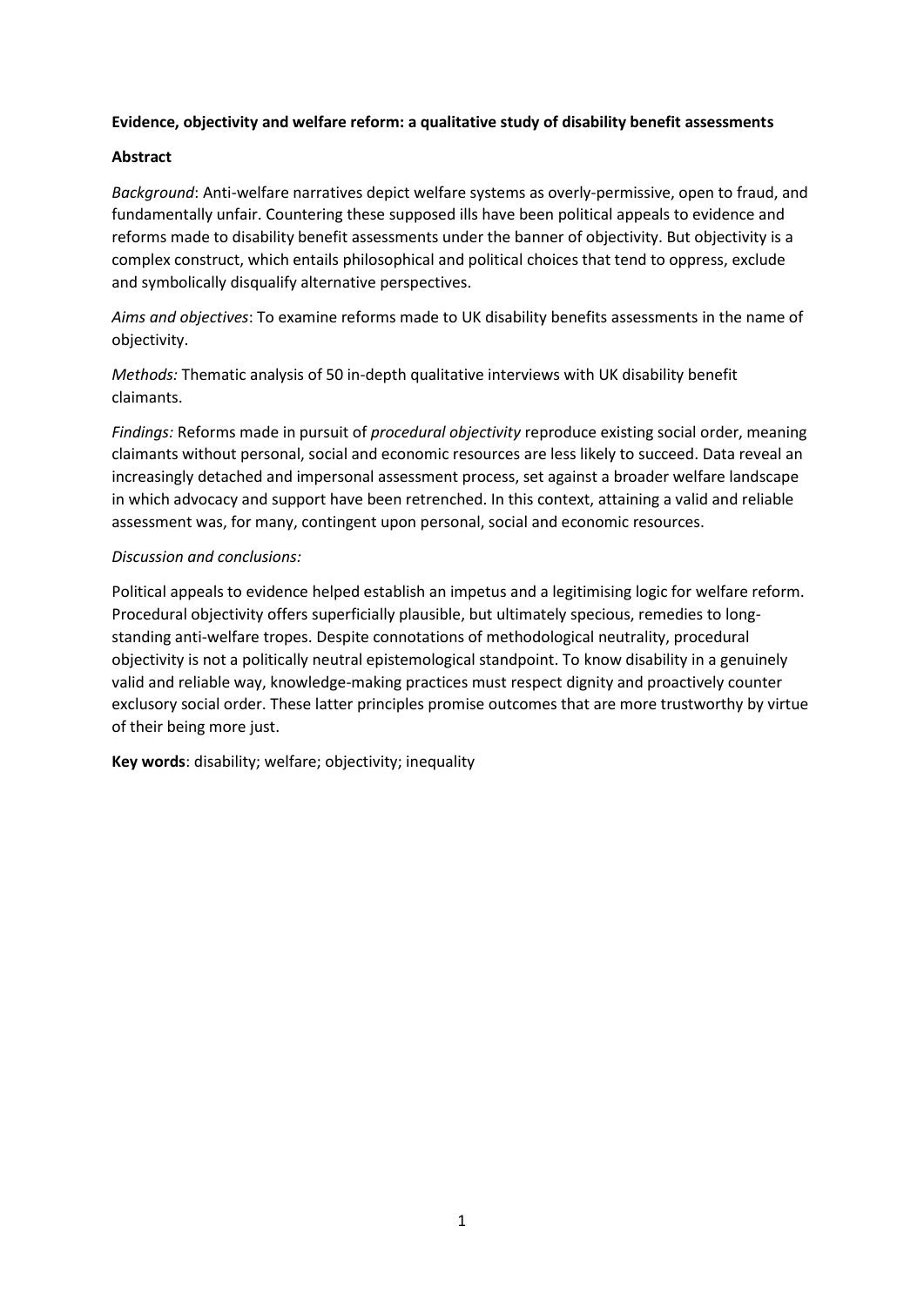## **Background**

This paper examines reforms to disability benefit assessments, and in doing so, acts as a window onto the political and policy nexus between evidence, welfare reform and disability. In policy terms, we consider how the topic of evidence came to be politicised and mobilised in service of retrenchment-oriented reforms to disability benefits. In practice terms, we examine the consequences of reformed disability assessments, both for claimants undergoing benefit claims, and also in relation to the trustworthiness of these knowledge-making practices.

UK welfare for disabled people involves income-replacement benefits and extra-costs benefits. Income-replacement benefits are paid through either *employment and support allowance* (ESA) or *universal credit* (UC). ESA was first introduced in 2008, replacing *incapacity benefit* (IB), and has since been superseded for new claims by UC. A second strand of financial supports are termed 'extracosts' disability benefits, of which *personal independence payment* (PIP) is the mainstay. PIP was introduced in 2012, replacing *disability living allowance* (DLA).

UC/ESA and PIP each involve assessments of physical and mental functioning, which act as gateways to support; these assessments are the Work Capability Assessment (WCA) and the PIP assessment. The UK, as with other OECD countries, has implemented newly developed assessments of functioning, having previously sought to assess impairment or underlying health conditions (OECD, 2010). This shift has occurred, in part, due to a recognition that impairment is a poor proxy indicator of work capability (Bickenbach et al. 2015). Yet assessments of functioning are similarly flawed in their reliance on proxy indicators of disability, and because they involve generic conceptualisations of work, which fail to comprehend distinctive employment contexts (Bickenbach et al. 2015). A third approach to disability assessment – direct assessment of disability, or 'real world assessments' – aims to overcome these limitations by assessing disability or work capability as an individualised, and contextually specific, phenomenon:

"The [direct] disability approach, in its purest form, would be fully individualized and based on direct evidence… on the assumption that the true object of assessment must be the person-environment, interactive outcome rather than any intrinsic feature of the person" (Bickenbach et al. 2015: xii).

However, such real-world assessments of disability face staunch and entrenched opposition within mainstream politics, as indicated in 2011 by the then Secretary of State for Employment, Chris Grayling: 'The one thing I am absolutely unreservedly and implacably opposed to in all of this is a real world test. Either somebody is fit for work or they are not' (Grayling, 2011: cited in Baumberg Geiger et al. 2015: 26). Such a position is not rooted entirely in ignorance, and questions remain as to how direct assessments of disability might be operationalised. Important developments in this direction have been made (Baumberg Geiger et al. 2018), but there remains scepticism among policy makers, particularly over the paucity of evidence for the feasibility of real world assessments (Harrington, 2011: 38).

#### **Anti-welfare critiques of benefit assessments**

The WCA (2008) and PIP assessment (2012) need also to be understood as instrumental policy responses to political, economic and cultural forces, which acted to constrict the administrative category of disability both in the UK (Roulstone, 2015; Shakespeare et al. 2017) and across OECD countries (OECD, 2010). In earlier decades, during periods of national economic strength and fullemployment, the contestation of disability benefits was relatively limited. However, this consensus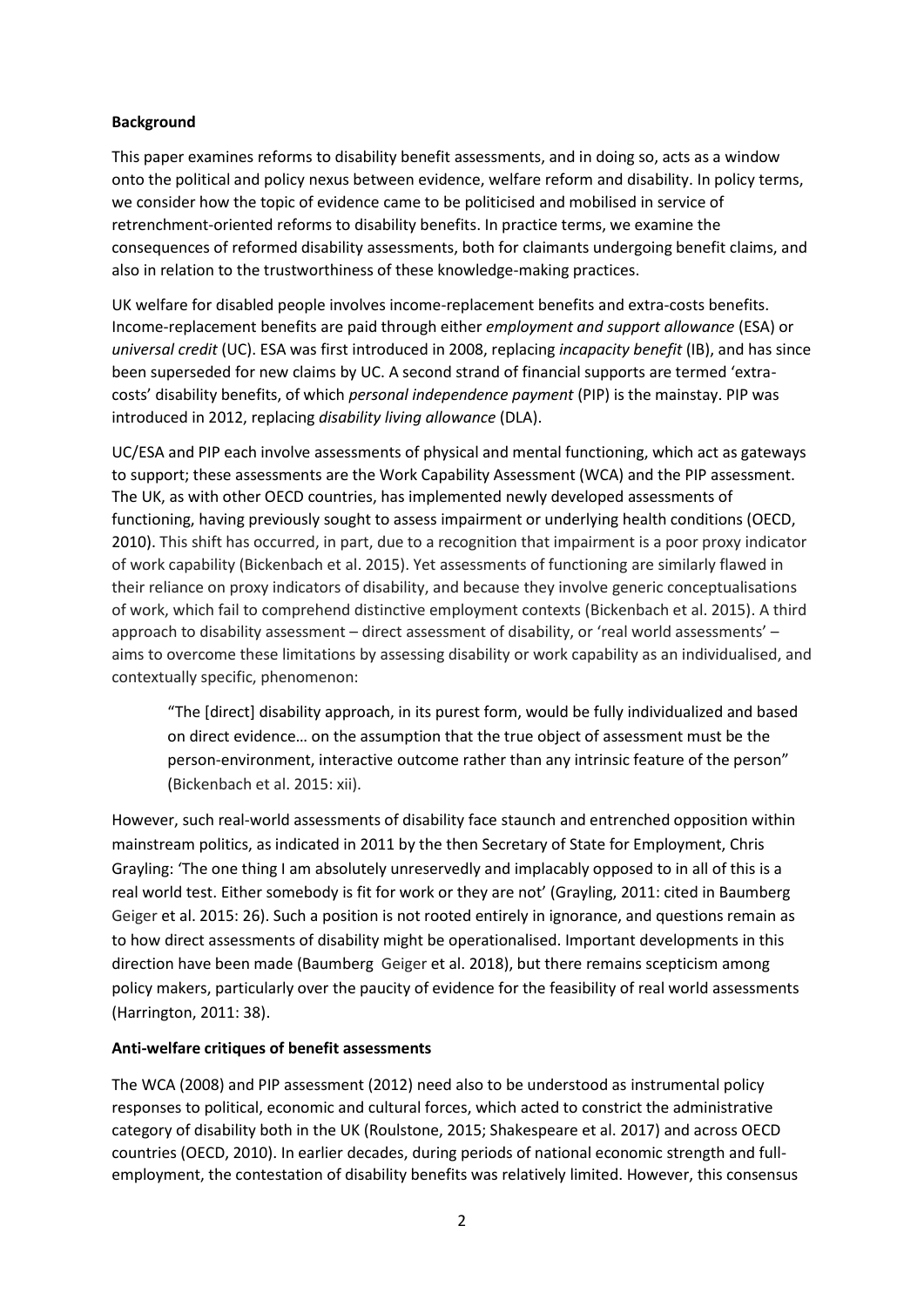weakened throughout the 1990s, and the 2000s witnessed overt ministerial linking of disability benefits to inauthentic claimants and a 'culture of dependency' (Roulstone, 2015). Media representations of benefit claimants as 'shirkers and scroungers' (Garthwaite, 2011) popularised the image of counterfeit claimants within a broader political cultural-economy that saw social security systems as a prime lever of social, economic and moral deterioration (Jensen and Tyler, 2015). In closer policy terms, a primary criticism of IB (predecessor to UC/ESA) was that it did not sufficiently incentivise claimants to seek work. New Labour's *New Deal for Welfare* (DWP, 2006) green paper stated this explicitly and argued that IB provided 'perverse incentives' that 'trap people into a lifetime of dependency' (DWP, 2006: 3). Extra-costs disability benefits were also maligned, and the erstwhile DLA (processor to PIP) was derided as inefficient, dysfunctional and susceptible to fraud (Drake, 2000).

A specific point of anti-welfare criticism important to our analysis concerns the role of health professionals in welfare certification. Unlike parallel administrative categories of welfare – childhood and old age – validating disability is not straight-forward, and questions over the validatory role of health professionals were central to debates around IB and DLA. In relation to DLA, critics claimed that there was an over-reliance on claimant self-declaration and insufficient use of medical certification (Machin, 2017). In relation to IB, the testimonial role played by claimant's own doctors was questioned because of their emotional and moral attachment to patients. This line of reasoning was articulated at the time by the influential think-tank *The Social Market Foundation*:

*'There is much anecdotal evidence of GPs feeling pressured to support their patients' IB claims to protect good doctor-patient relations… Many GPs may also be inclined to take a wider view of their responsibilities to their patients' welfare… They may, therefore, be welldisposed to any IB claim patients may make'* (SMF, 2005: 15).

In line with this premise, calls for reform did not question the validatory function of medicine *per se*, but assumed the testimonial role of claimant's own health professionals to be flawed, their testimony based not 'objective' medical analysis but their duty of care to patients and the claimant's 'own perceptions and desires' (Waddell and Aylward 2005;53). Subsequent UK assessment regimes would retain medical validation, but would do so in a way that ostracised personal health professionals in favour of privately outsourced assessors.

#### **Objectivity and welfare reform**

Discourses of evidence played an important role in helping to establish a political impetus and legitimising logic for reforms to disability benefits. Against the purported threats of inauthentic claimants and biased personal doctors, advocates of welfare reform promoted increasingly 'objective' benefit assessments (SMF, 2005, Waddell and Aylward 2005). To some, objective benefit assessments offered panacea-like redress to the ills of IB and DLA, whilst for others, the connotations of validity, reliability and fairness, meant that even the most punitive welfare reforms became palatable. This symbolic function of evidence is displayed in the Department for Work and Pensions (DWP) public consultation over the PIP assessment, which outlined the UK government's vision for a reformed assessment regime:

*"We want the new assessment to be objective and evidence-based, to ensure that support is targeted to those individuals whose health condition or impairment has the greatest impact on their day-to-day lives. A greater emphasis on objectivity and increased use of evidence will lead to more consistent outcomes and greater transparency"* (DWP, 2010: 16).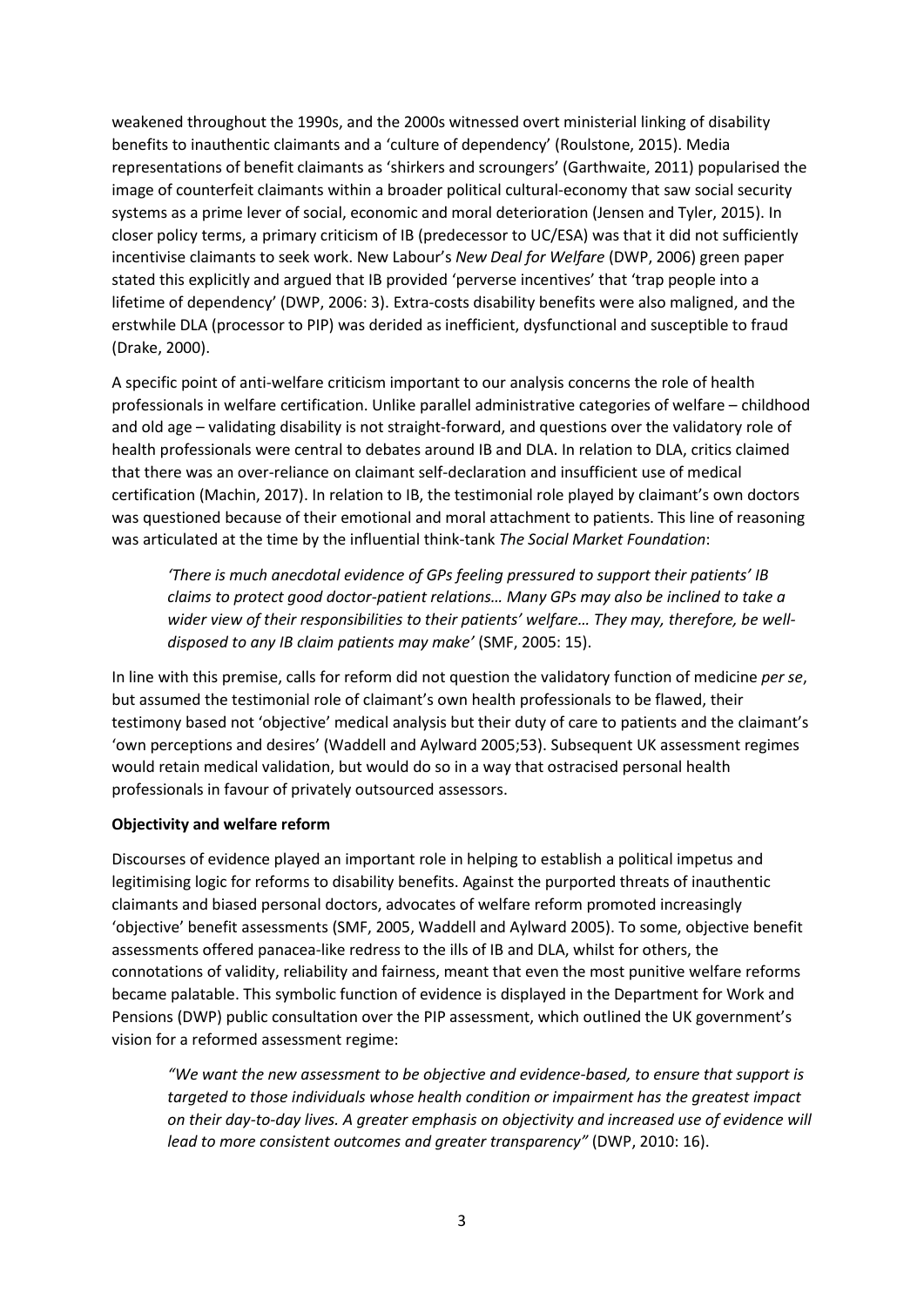Similar themes were apparent in the implementation of the WCA where objectivity, connoting efficacy and fairness, informed and legitimised reforms:

'The end-to-end WCA process intends to evaluate objectively a person's capability for work so that appropriate support can be provided to help them back to work' (Harrington, 2010: 11).

'The perception of objectivity is fundamental if the WCA is to survive in its current form' (Litchfield, 2013: 5)

Aside from the symbolic and political function of evidence broadly conceived, the discrete principle of objectivity directly informed practical changes to the format of benefit assessments and the role of different actors within assessment regimes. As outlined above, key criticisms of IB and DLA was the centrality of claimant self-declaration and the validatory role of personal health professionals. The introduction of the WCA and PIP assessment marginalised both these knowledge claims. The PIP assessment's predecessor (DLA assessment) involved a lengthier paper-based assessment and fewer face-to-face assessments, which afforded greater weight in the decision making process to claimant self-declaration. In the PIP assessment, claimant self-declaration was displaced by the testimonial role of commercial 'independent' assessors generated through face-to-face assessments. As the 2017 independent PIP review stated:

'A key policy aim of PIP was to deliver a fairer, more transparent and more objective assessment than DLA. This would be done through a report provided by a qualified Health Professional following a face-to-face assessment with that Health Professional in most cases' (Gray, 2017: 48).

The marginalisation of claimant testimony was also mirrored in UC/ESA through the roll-out of the WCA, as illustrated by the relative numbers of claimants undergoing face-to-face assessments. DWP figures show that in 2007/8, 39% of IB claimants were exempt from assessments (both paper and face-to-face), and of those assessed, only 53% were required to undergo face-to-face assessments. By 2010, 93% of all ESA claimants were required to attend face-to-face assessments (DWP, 2010b). This radical proliferation in the numbers of face-to-face assessments reflects a clear shift, as claimant self-declaration was marginalised in favour of the testimony of commercial 'independent' assessors garnered through face-to-face assessments.

Assessment reforms also addressed the purported bias of personal health professionals by affording less weight to this form of evidence. In quantitative terms, figures released by private assessment providers reveal that medical evidence is requested from claimant's own healthcare team in only a small proportion of cases (Newton, 2018). In qualitative terms, when personal medical evidence is requested, this is done using evidence pro formas, which actively limit the scope of personal doctors to address the UC/ESA and PIP assessment criteria and focus instead on confirming diagnoses and treatment plans (Author, 2019).

Political appeals to evidence played upon populist anti-welfare tropes, and helped establish a political impetus for reforms to benefit assessments. The principle of objectivity was central in providing a legitimising logic, connoting efficacy and fairness, and promising to remedy public and political anxieties over the integrity of assessment regimes. Understanding the consequences of these reforms is aided by a consideration of what objectivity entails both philosophically and politically.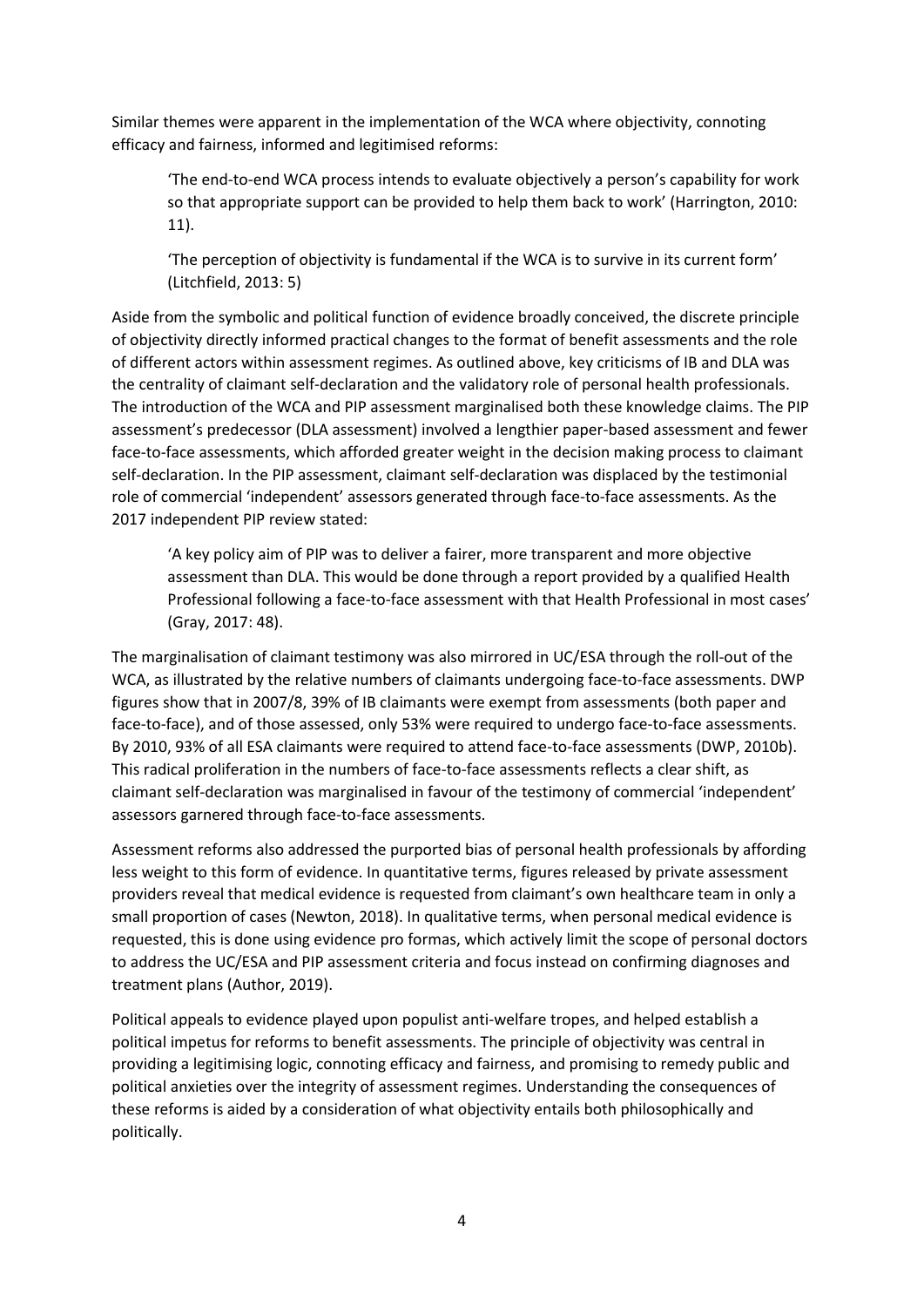## **The many faces of objectivity**

Superficially clear and immutable, a philosophical lens reveals the historically situated, politically contingent and ethically problematic nature of objectivity (Longino, 1990). As Daston (1992) outlines, everyday use of the term objectivity 'is hopelessly but revealingly confused' as it 'refers at once to metaphysics, to methods, and to morals' (Daston, 1992: 598). This conflation leads to a vague and ill-defined concept, which connotes a slew of values and practices, and renders objectivity with a fuzzy scientific virtue:

*'Current usage allows us to apply the word as an approximate synonym for the empirical; for the scientific, in the sense of public, empirically reliable knowledge; for impartiality-unto-selfeffacement and the cold-blooded restraint of the emotions … and for the 'really real', that is to say, objects in themselves independent of minds'* (Daston,1992: 598).

Underlying each of these strands of meaning is an assumption that objective practice requires a demarcation, both rhetorically and practically, between common-sense or everyday thinking and that of scientific thought (Fine, 1998). This in turn involves the latent premise that perspectival or locally situated knowledge is untrustworthy, and that objective inquiry offers the means to abstract from individual perspective (subjective) and local conditions (relativistic) in ways that produce more trustworthy knowledge (Heldke and Kellert,1995). As Fine (1998) argues persuasively, the pursuit of objective inquiry in this predominant mode is defined by the eschewal of the personal for the nonpersonal, and of bracketing-out individual perspectives in pursuit of a viewpoint of 'no-one in particular':

*'To do better than everyday thinking we need to be detached, impartial, disinterested, unbiased. We need to abstract from everyday concerns and disengage from common habits and private perspectives. We need to consider things from an impersonal and neutral point of view. In short, the ideal of method requires us to be no-one in particular'* (Fine, 1998: 11).

Grouping these concerns together, Fine (1998) coins the phrase 'procedural objectivity' in reference to the ideal of method, which regards objectivity as a function of neutrality, detachment, and disinterestedness.

It is this mode of objectivity, a procedural objectivity, which characterises both the symbolic imagining and practical realisation of 'objective' reforms to UK benefit assessments. Beginning with a distrust of individual perspective (the authenticity of claimants and of their personal medical professionals) and an unwillingness to accept variation according to local conditions (Grayling, cited in Baumberg Geiger et al. 2015), its response is to demand increased standardisation, greater empirical observation, and the foregrounding of purportedly independent assessors as arbiters of knowledge.

But procedural objectivity is not without limitations, and feminist and liberal epistemology draw attention to its latent consequences. Liberal critics highlight the tendency for procedural objectivity to deny alternate methods and voices, leading to depleted and less useful forms of knowledge. A liberal model of objectivity, by contrast, argues that inquiry will become more trustworthy, not less, the more open, pluralistic and democratic it becomes (Fine, 1998: 12). A similar democratising impulse is advanced within feminist epistemology, which draws attention not only to the myopic viewpoint of no-one in particular (Daston, 1992), but also the tendency for procedural objectivity to systematically oppress, exclude and symbolically disqualify alternative perspectives (Longino, 1990). As Tannoch-Bland (1998) outlines: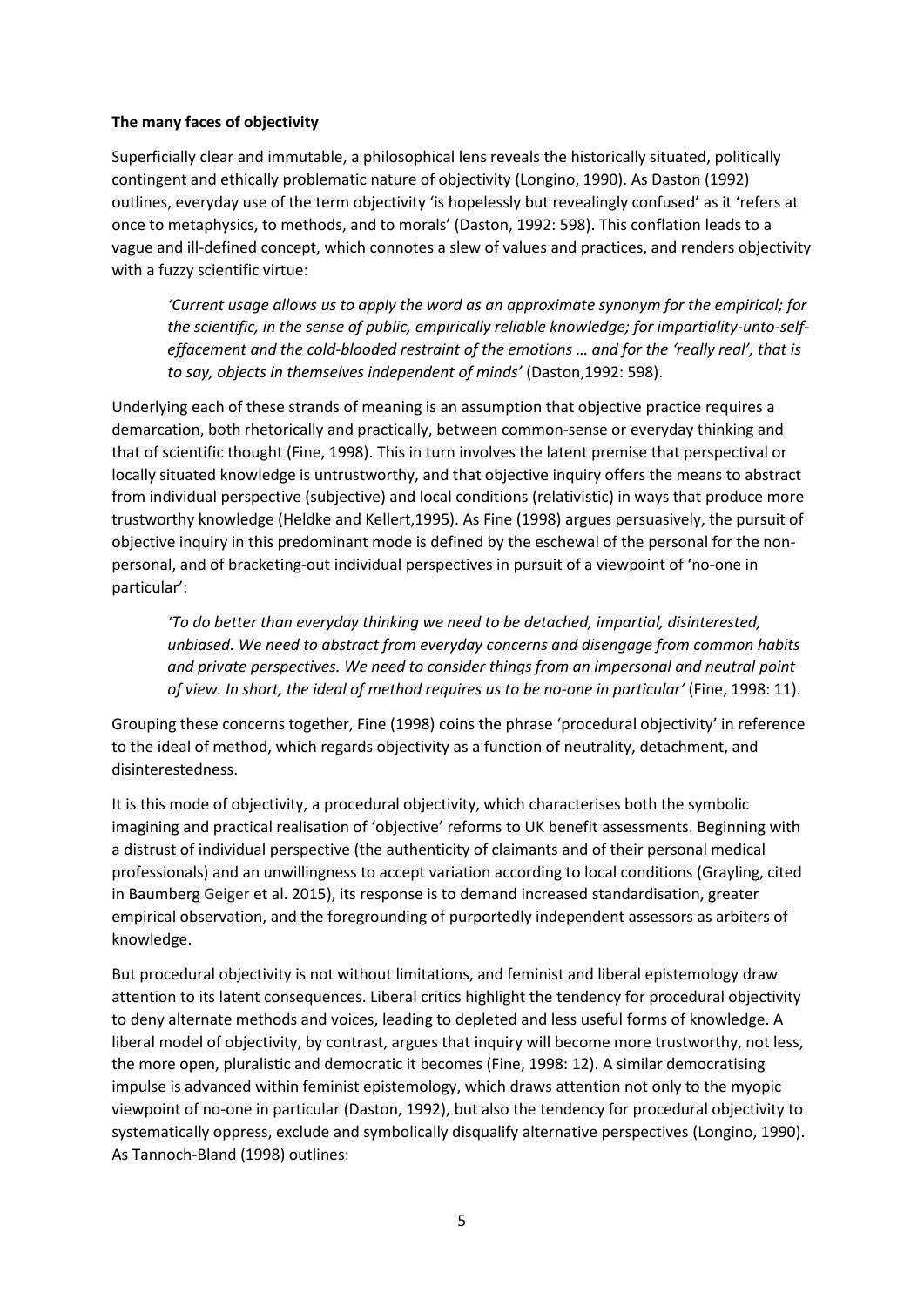*'In so far as the values that have shaped the sciences pass unexamined through the scientific process to distort our understanding of nature and ourselves, objectivity is impoverished and weak'* (Tannoch-Bland, 1998: 161).

Modes of inquiry based upon the principles of disinterestedness and neutrality will, it is argued, lead necessarily to the reproduction of broader androcentric, classist, and racist social orders (Harding, 1995). Arguing instead that all knowledge emerges against a background of situated beliefs, a feminist reading rejects the possibility of aperspectival knowledge altogether, and focuses instead on the ways that power operates to promote or deny different knowledge claims.

As outlined above, political appeals to evidence and the contestation of knowledge-making processes – how disability may be known and by whom – were central to the symbolic imagining and practical realisation of disability welfare reforms. The aim of this paper is to examine the consequences of reforms made to UK disability benefits assessments in the name of objectivity, both for disabled people accessing benefits, and also in terms of the trustworthiness of assessments. In discussion, we consider assessment reforms and the lived experience of claimants against the above discussion of objectivity, and imagine alternative principles more likely to lead to trustworthy assessments.

#### **Study design and research methods**

Given the aim of this study, a qualitative in-depth interview design was adopted. In total 50 UK disability benefit claimants took part in in-depth interviews, which focused on recent (3 years) experience of UC/ESA and PIP. Participants were sampled purposively, based on their having accessed UC/ESA and PIP. Interviews were conducted as part of a study funded by the Disability Benefits Consortium, which explored the impact of UK welfare reform on the lives of disabled people. The host institution's Faculty of Medicine and Health Sciences research ethics committee provided ethical approval for the study (8<sup>th</sup> Match 2018).

Study participants aged between 21 and 65 years (average age of 45) and included 25 men and 25 women. The sample included six British Asian participants, one white non-British participant, one mixed race participant, and 42 White British participants. The sample was diverse in terms of the impairment type, and included people with physical impairment and mental ill-health, sensory impairment and learning disability. Participants were asked to define their impairment, and each quotation presented in the findings section is accompanied by a description in these terms.

#### [Table 1 here.]

A mixture of face-to-face and telephone interviews were conducted, and whilst both type of interview generated distinct data, subsequent analysis highlighted common themes across each. A topic guide co-produced with disabled people's organisations guided interviews and included questions about participant's personal and financial circumstances and their experience of accessing benefits. Each member of the research team conducted interviews, which were audio-recorded and transcribed verbatim. Data storage, administration, and analysis were conducted using QSR Nvivo 11.

Thematic Analysis (Braun and Clarke, 2006) provided the framework for analysis. Analysis involved initial coding of interview transcripts, which was data driven rather than being led by pre-existing theory. Once the entire data set was coded, the research team searched for themes within and between codes. This process resulted in a thematic analytic framework, which received continual critical review within the research team.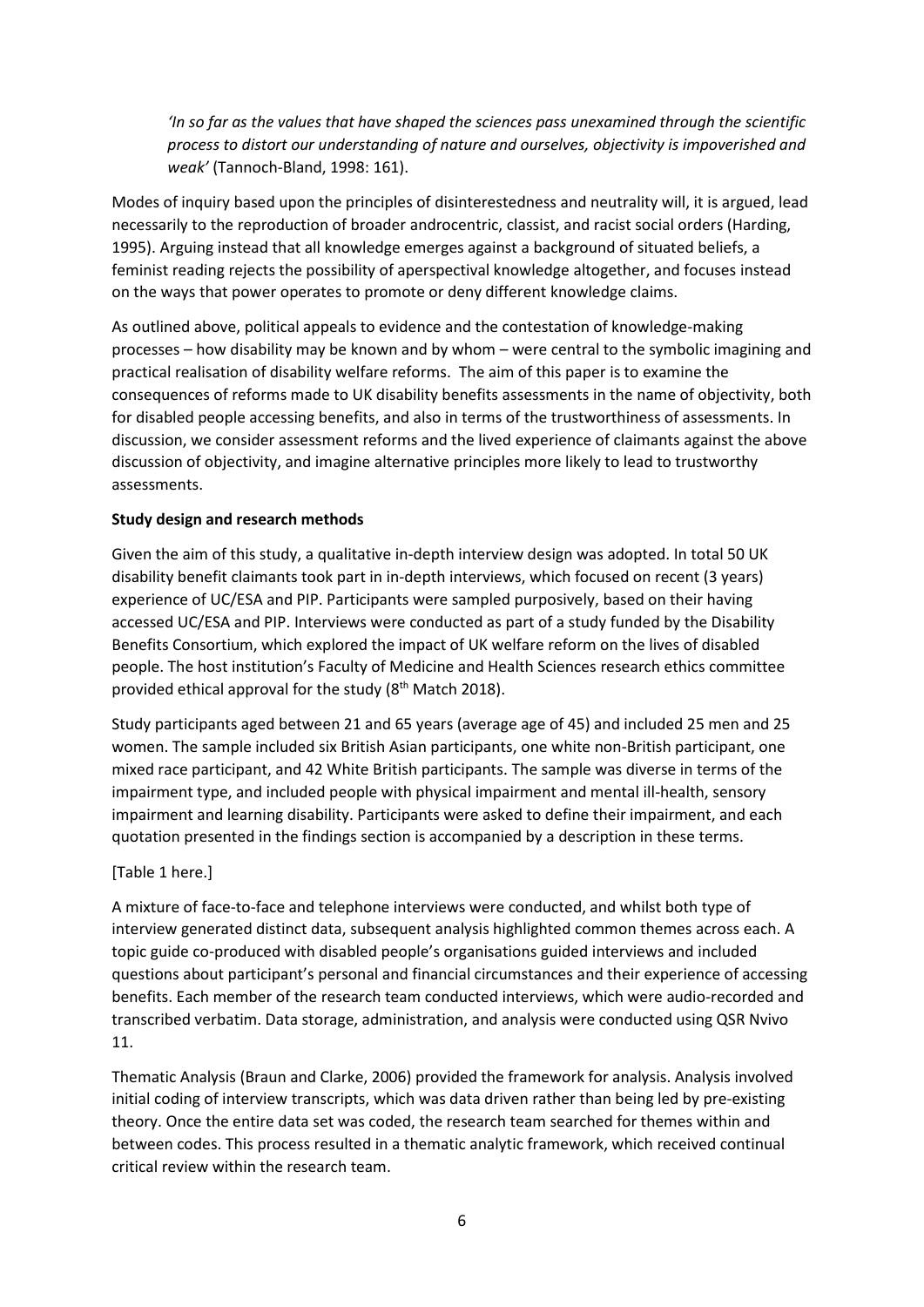# **Findings**

Data reveal an impersonal and inhumane assessment processes, which threatens the wellbeing and selfhood of claimants. For many, increasingly detached and disinterested assessments failed to adequately comprehend disability. Finally, data show that the pursuit of procedural objectivity has created systems that permit inequity to flourish, in which claimants with fewer personal, social and economic resources are least likely to succeed.

## **Claim forms: standardised efficiency over health and selfhood**

Claimants applying for UC/ESA or PIP must first complete claim forms, which generate standardised accounts of functional impairment, and determine how claims proceed. Nearly all informants in this study spoke about this process being onerous and inhumane, and for some, it was a deeply damaging experience. Cath, for example, a 62-year-old woman with visual impairment said 'filling the form in threw me into a depression'; she explained that completing the PIP form forced her confront her loss of functioning and to re-evaluate her sense of self:

'Y*ou have to enumerate all the things that you have difficulty with. There were some things on the form that I thought, "no, that's not me"… but when I thought about it, it was correct… So you become acutely aware of everything that you have difficulty with, and that made me depressed"* (Cath, 62-year-old woman, visual impairment).

Far from being a simple administrative task, completing UC/ESA and PIP claim forms may be a deeply moral endeavour, which stigmatises claimants and fundamentally threatens their preferred visions of selfhood. Moreover, the need to complete claim forms comes, necessarily, at a time when claimants face acute physical, mental and financial crises. In this context, impersonal standardised data capturing tools, completed remotely and without support, represent the prioritisation of bureaucracy over health and wellbeing. The consequences of this were revealed in stark terms by Sarah, a 45-year-old woman with dystonia, anxiety and depression. Sarah had only recently encountered the benefits system for the first time and spoke proudly of her work ethic: 'I want to get back to working, I like to work… I am a worker'. Claiming benefits was deeply troubling for Sarah as it undermined the moral basis of her sense of self and identity: 'I don't want to go down the road of "oh I am disabled and I'm claiming benefits". As she spoke about completing the ESA claim form, Sarah revealed a process that had left her feeling stigmatised, racked with guilt, and labelled as counterfeit:

'They all said 'represent yourself with the DWP as if you are having your worst day'. [sighs.] *It's something I really struggle with, thinking about how to present myself. To jump through their hoops, when everyone I know thinks I am entitled to that money but there is something in me that feels guilty about being in this situation, I feel embarrassed about it. I am having difficulties, but I am very angry at a system… There is a constant struggle in my mind and it takes a lot of thought. It is very stressful. I am legitimately struggling in lots of ways, and yet their way of checking you out is bizarre'* (Sarah, a 45-year-old woman with dystonia, anxiety and depression).

Evidencing eligibility in this format was in and of itself distressing, but was not the end of the process; the face-to-face assessments that typically followed compounded this stress. It is to an exploration of this stage of assessments that we now turn.

#### **Face-to-face assessments and the human cost of disinterestedness**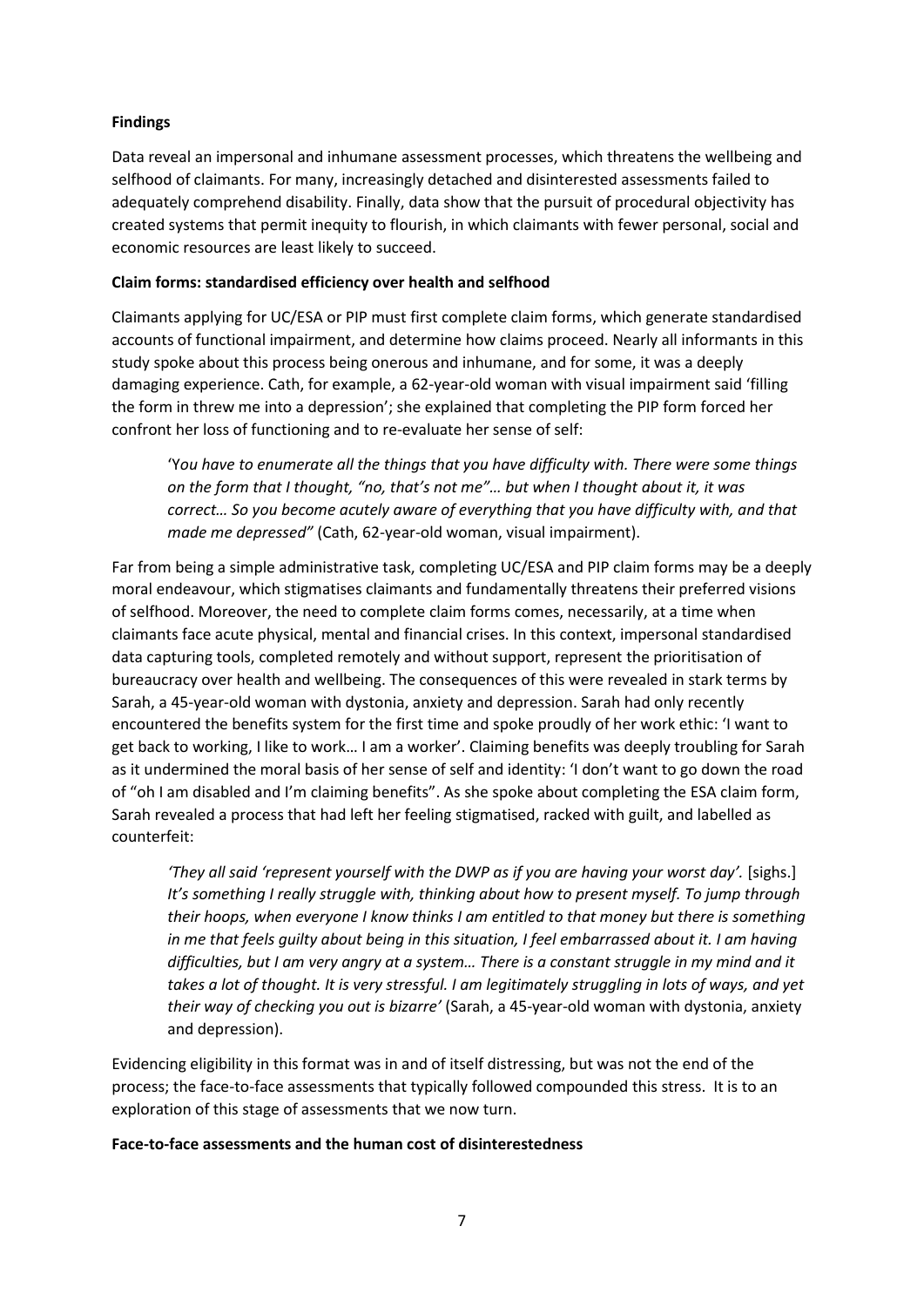Reforms to benefits assessments have witnessed the marginalisation of claimant self-declaration in favour of face-to-face assessments conducted by commercial providers. The purported value of faceto-face assessments is that they deliver increasingly valid and reliable assessments by virtue of their independence and standardisation (Gray, 2017). However, for many informants in this study, the consequence of these increasingly disinterested processes were impersonal and emotionally damaging assessments. A clear example was given by Eva, a 56-year-old woman with osteoarthritis. Like many participants, Eva expressed desperation and shame at the prospect of seeking benefits, saying: 'nobody wants to be in this position… to come to this, I don't want to be like this'. Eva described her PIP assessment as 'horrendous' and singled out the assessor's officious manner:

*"There's a lack of empathy, that person really isn't interested and doesn't even try to pretend to look interested. You talk about something that's very painful or difficult, and there's no reaction… nothing. It's just bashing away on the keyboard… these people are health professionals – nurses or physiotherapists – you'd tend to think they are more empathetic"*  (Eva, a 56-year-old woman, osteoarthritis).

Hashim, a 32-year-old man with mental ill-health, recalled similar experiences of the ESA face-toface assessment. Applying for ESA was Hashim's first encounter with the benefits system following a recent episode of psychosis; he recalled his shock at the conduct of his face-to-face assessment, and in particular, the prosecutorial role assumed by the assessor:

*"I felt surprised by it… I've never been to the police station for an interview, but it felt like I was at the police station and they were questioning what I was saying. They were taking copious amounts of notes. They didn't believe me or understand my situation".*

A further fundamental concern for many informants was that face-to-face assessments did not provide realistic insight into their functional capability. This was especially the case for participants with mental health problems, fluctuating conditions, hidden impairments, or illness that remain scientifically misunderstood (such as ME). For these participants, face-to-face assessments were a blunt, even discriminatory tool, which generated a misleading picture of functioning. Maggie, a 62 year-old woman with Parkinson's disease, spoke of her recent transfer from DLA to PIP; Maggie stated clearly that her face-to-face assessor had mistaken her fluctuating symptoms as inconsistent with the account she had given in her initial claim form:

*"She seems to say that my comments on the day were inconsistent with what I'd written… but as I pointed out to her, Parkinson's is a very inconsistent condition. She should have known that. No two days are the same".*

In another example, Tim, a 52-year-old man with mental ill-health and narcolepsy recounted his WCA assessment and suggested that his assessor had mistaken his scrupulously neat appearance as an indication of high mental functioning:

*"I wouldn't go out the house unkempt or unshaven, with dirty clothes or anything like that. I just wouldn't do it. And perhaps that's one of the pointers to depression, that people would neglect their appearance, but this was important to me. The fact that I was smart and I was articulate and answered the questions in-depth… actually counted against me when it came to his report, but that was just on the day".* 

The example given by Ellie, a 55-year old woman with ME, captured the problematic nature of faceto-face assessments for both scientifically unexplained conditions and hidden impairments. Ellie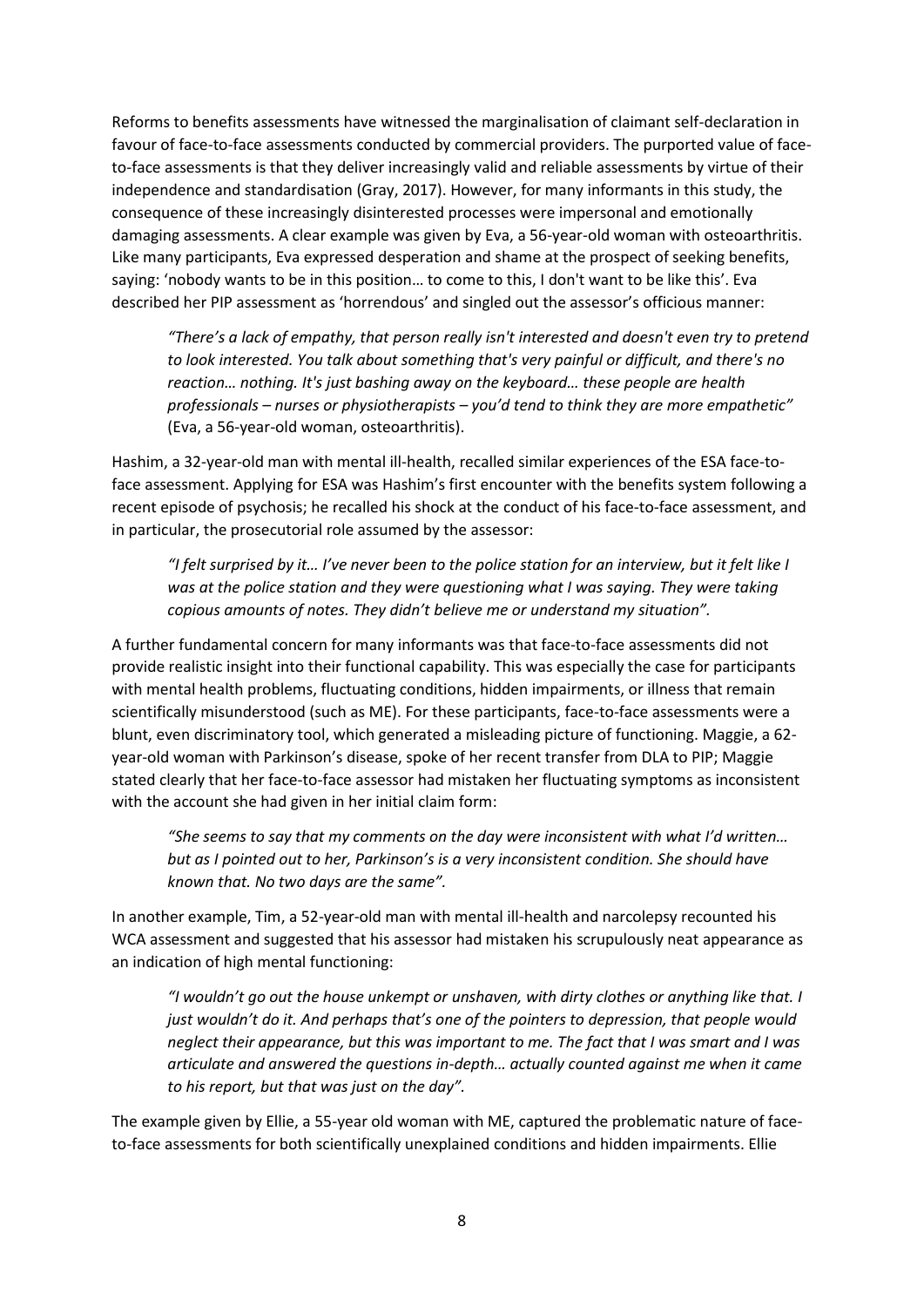expressed a preference for paper-based assessments, and reasoned that the hidden nature of her illness put her at a disadvantage in face-to-face assessments:

*"I think for some people with different disabilities it's a lot easier to show; I have nothing…*  (visible) *When you've got a major physical disability, or if you've had a head injury or something like that, you cannot function. With some of these illnesses, there's nothing to show for it".*

### **Personalised medical evidence marginalised**

As with claimant self-declaration, the testimony of personal health professionals have also been marginalised, driven by the supposed propensity of claimant's own health professionals to provide unduly supportive statements (SMF, 2005; Waddell and Aylward 2005). This marginalisation was apparent in the accounts of many participants, and held clear implications for the trustworthiness of some assessments outcomes. Lisa, a 48-year-old woman, reflected on the difference between the PIP assessment and the erstwhile DLA. With a history of accessing both benefits, Lisa explained that her recent PIP assessment relied more upon the judgement of the commercial assessor, and did not adequately incorporate the testimony of her own medical team:

*'I don't believe that they* [commercial assessors] *read everything and I don't believe that they believe anything you say, or anything that your medical specialists say. For me, that is the big difference now... that you're always believed to be a fake. I think at that point [DLA] you could send a specialist letter in with your full diagnosis, with a list of your meds and a full explanation of how it affects you. Now I feel that even though I've been very thorough with the evidence, it is actually a waste of time… The decision makers* (DWP) *rely on the assessors, but it is completely skewed against you and real evidence'* (Lisa, a 48-year-old woman, chronic migraine, fibromyalgia, anxiety and depression).

Lisa's reference to personal medical testimony as 'real evidence' implies a correspondingly artificial quality to the observations made by commercial assessors, rooted in their detached unfamiliarity with her unique physiological, psychological and social circumstances. For Lisa, relying on this latter form of evidence, and denying the testimony of her own medical team, leads to a partial understanding of her functional capability.

Similar concerns were also expressed by Irene, a 32-year-old woman with ME. Following a 2016 PIP assessment, Irene was awarded enhanced rates of mobility and daily living – a level of award she felt fairly reflected her needs. However, her latest PIP review, in 2019, resulted in Irene losing the mobility component entirely. Irene was clear that this decision to had not taken into account the detailed medical evidence provided by her GP and hospital consultant: 'they seem not to take into consideration the medical evidence I sent in, they seemed to just say what the ATOS report said and that's what they went by'. Irene explained that neglecting this information, and relying on the judgement of a commercial assessor, resulted in a decision that fundamentally misunderstood her level of functioning:

*'That ATOS assessor, although they are a healthcare professional, they don't know me as well as my occupational therapist, who I've been working with since 2015. It seemed strange to me that they would put more of the weight of evidence on the ATOS report* [commercial assessor]*. I understand it's there to provide evidence, but when the report contains an account that isn't correct – the only way to challenge that was with evidence from medical professionals who know you and your condition. I'm under the care of a specialist clinic, I'd*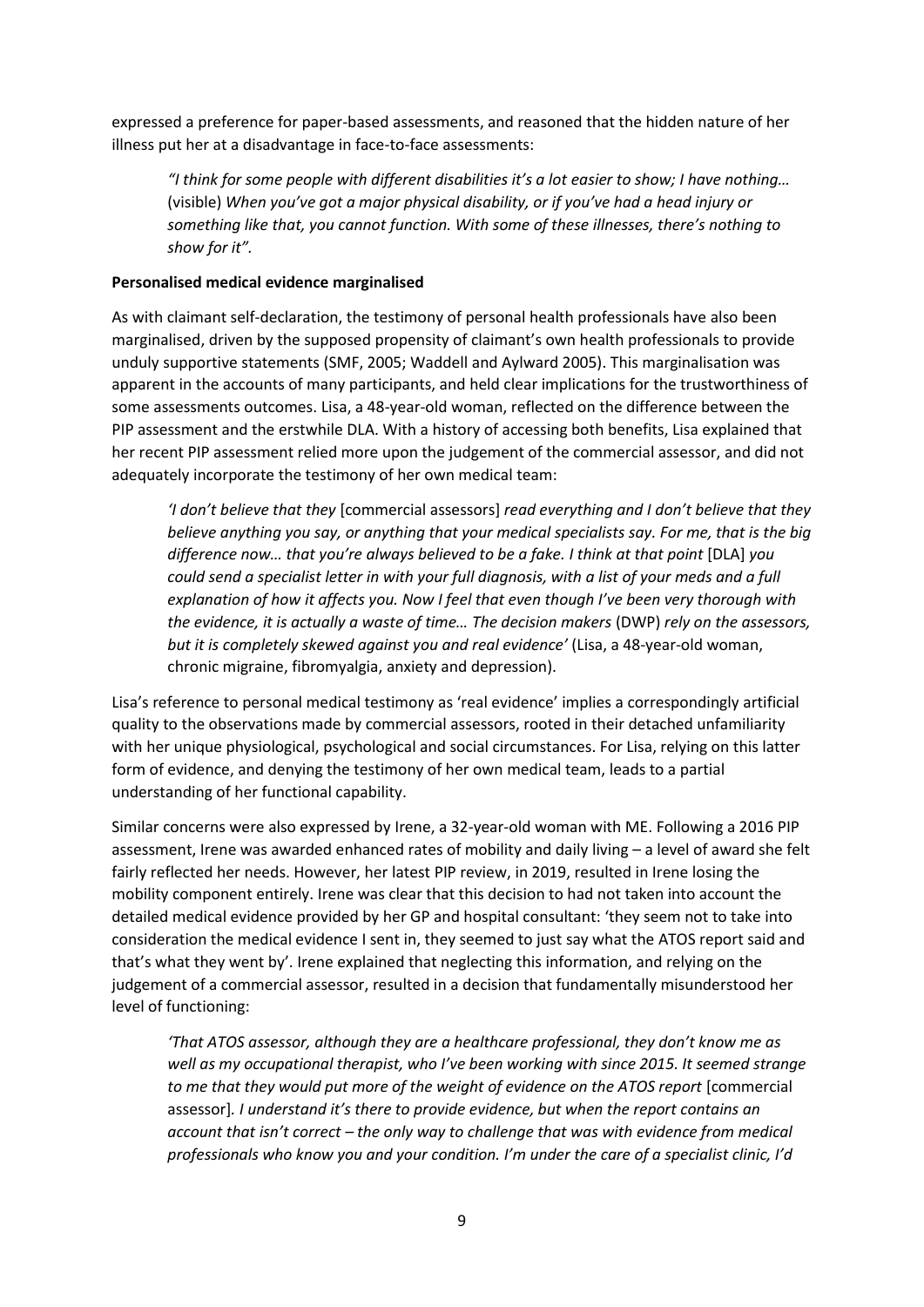*provided a letter from them, but that wasn't given equal weight'* (Irene, a 32-year-old woman with ME.)

## **Procedural objectivity: barrier to trustworthy assessments and a lever of inequality**

Reforms to disability benefit assessments have seen claimant self-declaration and personalised medical evidence marginalised in favour of commercial face-to-face assessments. These reforms seek to obtain objectivity in a procedural sense, and in pursuing an ideal of method, aim to ensure assessments that are free from bias and the idiosyncrasies of local context (Fine, 1998). However, data in this study indicate that far from making the product of assessments more trustworthy, these reforms have created systems that permit inequity to flourish. As the following excerpts show, access to personal, social and economic resources make compiling an effective case more likely. For people lacking in these forms of capital, a double disadvantage is delivered by a system that denies support, and marginalises self-declaration and personalised medical evidence in pursuit of procedural objectivity.

John, a 43-year-old man with depression, was typical of many participants in that he found assessment processes onerous and disempowering – 'It's so time consuming, it's playing with my life'. John also epitomised a sub-group of participants for whom the assessment process was impenetrably complex, and for whom the lack of available support and advocacy was striking: 'no one has ever taken the time to tell me how it all works'. John's PIP assessment resulted in an enhanced rate for daily living support, but his recent UC application was rejected entirely. John attributed this decision, in large part, to the fact that he did not understand the system well enough to compile an effective case for support. When asked whether completing forms and written communication were a strength, John replied 'not really', adding;

*'Filling in those forms, it's very political really, for them to get the answers that they want from you. It's quite bizarre how you have to put things. Sometimes I read things that I want to read or see things that I want to see, so I miss what they're asking me. I think the questions in some ways are like trick questions and they're trying to trick you into giving different answers'* (John, a 43-year-old man with depression.)

This was by no means an isolated example and many other participants appeared ill-equipped to navigate the system successfully. Hashim, a 32-year-old man, lost his job following a recent mental health crisis and revealed a system totally lacking in advocacy and support. Following his UC application, Hashim was required to engage in work readiness activities or face sanctions. Reflecting on this decision, Hashim suggested that his lack of knowledge meant he could not effectively present his case for support:

*'I just filled in all the boxes, but I was then told it depends on what you write and how you write it, and that's what I realised… that would actually determine how much I got, so if you put in certain key words, then that would reflect on you getting certain types of support and I didn't do that at all'.*

For other participants, the support of family members or other disabled people well-versed in the benefits system were key to successful claims. William, a 27-year-old man with cystic fibrosis and osteoporosis, spoke of his experience claiming PIP. William's initial claim was rejected entirely – a decision he appealed with the support of his family. After a long and complex tribunal process, William was ultimately awarded enhanced mobility and standard daily living rates of support. As he spoke about the assessment process, it became clear that William's success was due, in large part, to the administrative and emotional support given by his mother: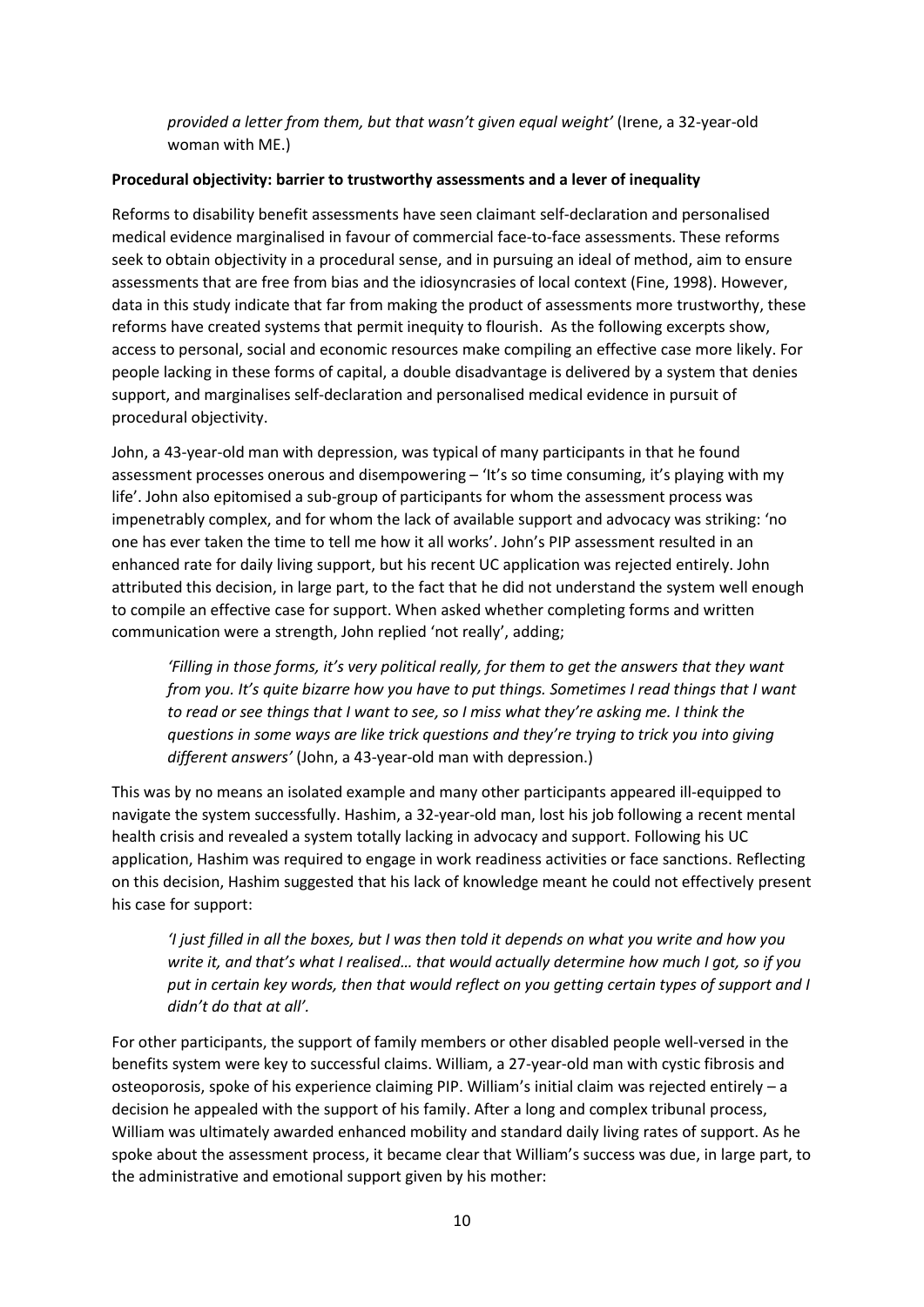*'My mum filled out the forms for me… we sort of do it together, but to be honest mum did do quite a lot of the paperwork … I've got to be honest, it's not my forte. My mum handles my benefits and paperwork because I wouldn't have the confidence to do it myself … my confidence isn't 100% with that sort of thing… trying to keep on top of my health as well would have been very difficult. I could have put more strain on my health'.* 

Economic resources were central to the success of other participants. Alison, a 47-year-old woman with functional movement disorder, said that successful benefit claims required sophisticated knowledge of assessment criteria and legislation, and that despite having a doctorate, she felt unable to navigate the process without privately funded advocacy (FightBack4Justice):

*'I no longer trusted myself to fill in forms, because I don't know the latest legal ruling, I don't know the latest case law and I felt that you actually need that level of knowledge to fill this form in now. I refused to fill it in, and I paid the FightBack4Justice* [sic] *to do it'.* 

Alison's PIP assessment saw her awarded enhanced rates of support for both mobility and daily living components. This success, Alison explained, was due to her ability to fund advocacy and supporting evidence; she paid for multiple Data Protection Act (DPA) requests, meaning she secured her medical records and documentary evidence of her care and occupational adaptions: 'that was useful because I got a bit back from the OTs and the wheelchair services... Well, it's essential basically'. Alison was clear that this evidence came at a cost, both in terms of her time, but also financially:

*"That's a tenner every time you send something out. So I spent £30 just on DPA requests from the relevant people. If I'd had multiple consultants and everything, that would have been more. So it was the GP, the OT and the wheelchair services was what I got DPAs on".* 

Access to private healthcare professionals was another lever of success as it meant participants were able to source more effective supporting evidence. For medical evidence to be effective, it must not only confirm diagnoses and medications, but needs also to address the functional impact of illness and impairment. Many participants questioned the value of evidence sourced from NHS health professionals on the basis that it did not address these criteria, whereas informants with private healthcare were able to acquire evidence tailored to these specific requirements. Rachel, a 65-yearold woman, explained the significance of this testimony:

*'My private psychiatrist just wrote whatever without any charge and was very helpful… he did talk about the prognosis and long-term and that it would affect me and my ability to maintain a purposeful employment long-term. He was quite good at that, my GP less so. But she did write me a letter of support confirming my diagnosis. And I also had my letter from my consultant because I went private… my husband had BUPA'* (Rachel, a 65-year-old woman with ankylosing spondylosis, osteoarthritis, diverticular disease and cervical dystonia.)

Social position, or class, was another factor enabling some to make successful claims. Paul, a 52 year-old man with cerebral palsy, spoke in detail about the process of attaining supporting evidence from his NHS doctor. In doing so, Paul suggested that his social position meant he could negotiate more effective evidence:

*"I drafted guidance notes for each healthcare professional. And as you can tell, I'm a white, middle-class, articulate, educated person so one of the things that I do is create relationships with the healthcare professionals who are in my life to get them to do what I want them to*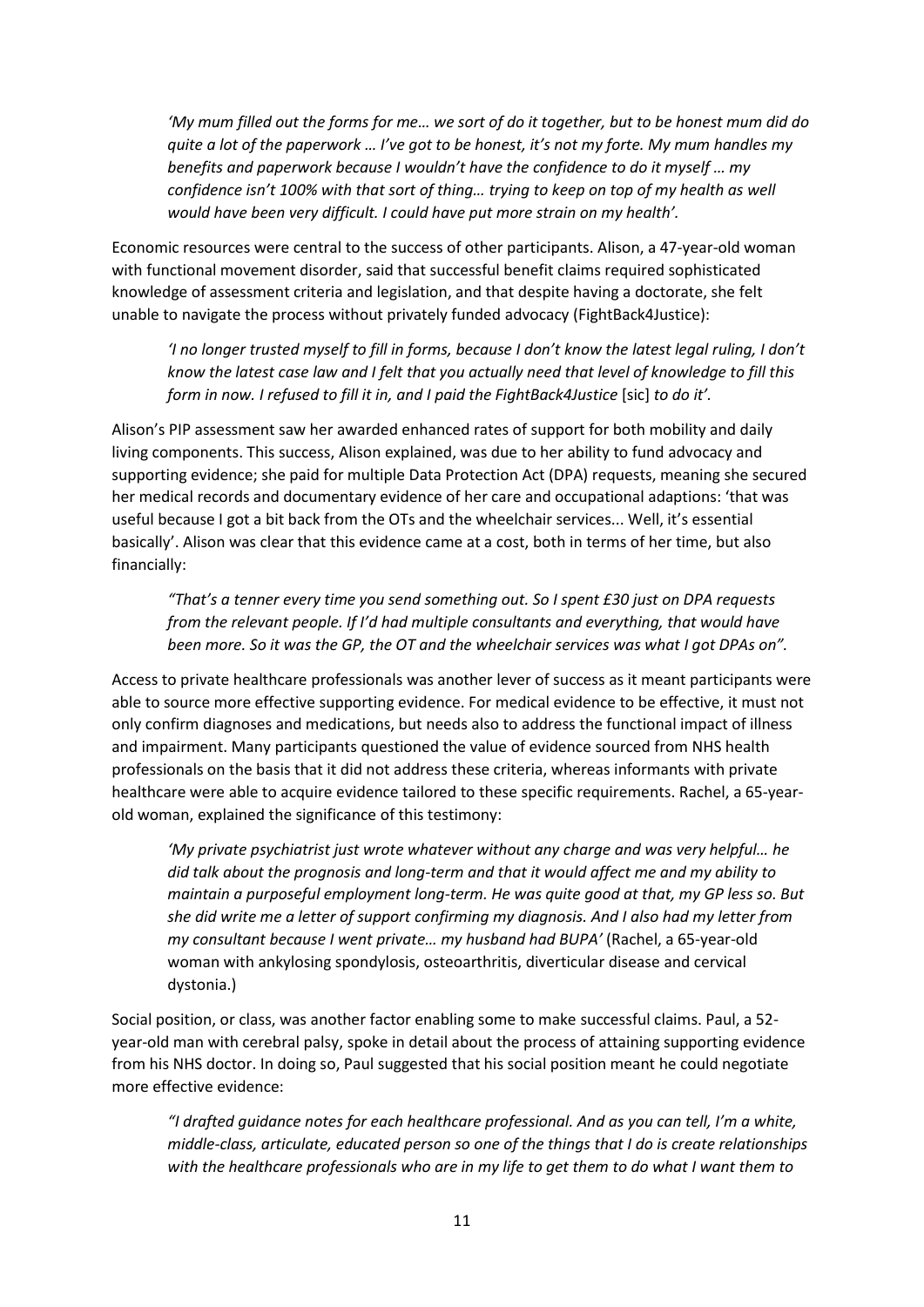*do, whether that's writing letters, or prescribing me certain treatments or referring me to certain people and so on.. It was crucial".*

## **Discussion**

In the decade preceding the WCA and PIP assessment, political and cultural forces acted to constrict the administrative category of disability (Stone, 1984). Anti-welfare narratives depicted erstwhile assessment regimes as overly-permissive and fundamentally unfair (Drake, 2000; DWP, 2006); benefit claimants were maligned as inauthentic (Garthwaite, 2011); and personal health professionals were labelled as biased validators of welfare (SMF, 2005). Against these purported threats, advocates of welfare reform made populist appeals to evidence and called for increasingly objective assessments of functioning (SMF, 2005, Waddell and Aylward 2005). Under the banner of objectivity, new assessment regimes fundamentally altered the way disability is assessed and evidenced. Claimant self-declaration and personal medical evidence were both marginalised in favour of increasingly standardised claim processes, the cornerstone of which continue to be faceto-face assessments conducted by commercial assessors.

This paper has set out that these reforms were informed by a mode of objectivity that idealises method; a procedural objectivity, which regards objectivity to be a function of methodological neutrality and disinterestedness (Fine, 1998). The immediate consequences of these reforms are visible in the experience of claimants completing initial claim forms. This epistemological practice has ontological consequences, and many participants reported deeply damaging experiences, during which their preferred visions of selfhood were denied by a system that demands claimants directly confront their loss of functioning. The requirement to complete these forms typically comes at a time when claimants face acute physical, psychological and financial crises; for some, this inhumane process led to added mental health crises.

Promising greater independence, face-to-face assessments proliferated under reformed assessment regimes (DWP, 2010b). But many participants in this study reported that commercial assessors lacked empathy, and some perceived face-to-face assessments to be hostile. Face-to-face assessments offer only a brief and partial snapshot into claimant's lives, and participants expressed concerns that they gave an unrealistic impression of functioning. This was especially prominent among participants with mental health problems, fluctuating conditions, hidden impairments, or illnesses that remain scientifically misunderstood (such as ME). For these participants, face-to-face assessments are a blunt, even discriminatory tool.

The marginalisation of personal medical evidence was justified by the supposed propensity of claimant's own health professionals to provide unduly supportive statements (SMF, 2005, Waddell and Aylward 2005). However, members of claimant's own healthcare team are often the people most qualified to understand the complex interaction between an individual's physiological, psychological and social circumstances. Participants in this study routinely reported that personal medical evidence was given insufficient weight in the decision making process, and for some, this appears to have resulted in highly dubious outcomes.

Perhaps the most striking consequence of reforms, however, are those relating to social reproduction. Far from making the outcomes of assessments fairer, reforms have created systems that permit inequity to flourish. Interviews revealed an increasingly detached and impersonal assessment process, set against a broader welfare landscape in which advocacy and support have been retrenched. In this context, attaining a valid and reliable assessment was, for many participants, contingent upon personal, social and economic resources. For disabled claimants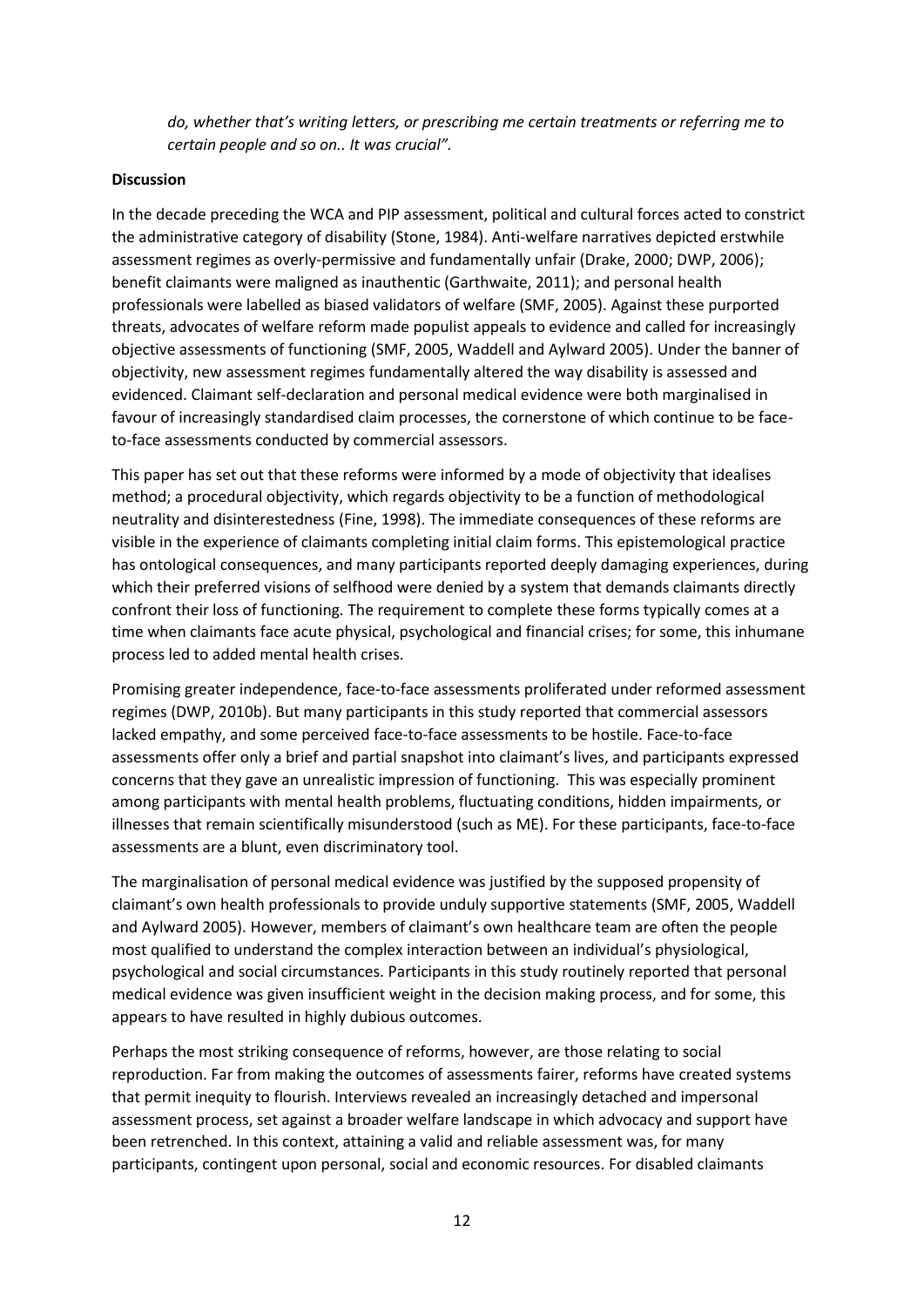lacking in these forms of capital, a double disadvantage is delivered by a system that denies advocacy, and distrusts claimant self-declaration and the testimony of claimant's own health professionals.

These findings echo previous studies into the lived experience of claiming disability benefits, which highlight the stigmatising and alienating features of social security systems, as well as the onerous and injurious consequences for claimants navigating these systems (De Wolfe, 2012; Holler, 2020; Wright, Fletcher and Stewart, 2020). To this literature this paper adds the explicit linking of these outcomes to, in part, a tacit epistemological standpoint – that of procedural objectivity – and a broader critique of political appeals to evidence in service of retrenchment-oriented welfare reforms.

At the heart of debates around welfare are questions of trust; trust in the genuineness of claimants, trust in the legitimacy of medical testimony, and trust in processes of assessment itself. Anti-welfare critiques play to these concerns and gain traction when the authenticity of claimants appears questionable, where the motivation of personal medical professionals is doubted, and when assessment regimes appear overly permissive. The questionable veracity of these concerns notwithstanding, each exerts a powerful emotional hold over public opinion and shapes attitudes towards disability benefits (Baumberg Geiger et al. 2018). Political appeals to evidence speak directly to these anxieties, and procedural objectivity offers appealing, if ultimately specious, remedies. Despite connotations of fairness, procedural objectivity is not a politically neutral epistemological position. This ideal of method implicitly accepts privilege and disadvantage, and benefit assessment regimes informed by this logic will necessarily advance existing social, economic, and health inequalities. Liberal and feminist critiques of procedural objectivity predict that pursuing an ideal of method will result necessarily in impoverished modes of knowledge and the reproduction of existing social orders (Daston, 1992; Fine, 1998). These critiques anticipate our findings that extant assessment regimes do not adequately conceive of disability, and act as a lever of existing inequality.

How then might more trustworthy outcomes be realised? Practical features of the WCA and PIP assessment need reform, and direct disability (or real world) assessments must be championed. If the true object of disability benefit assessments are disability understood as the interaction between impairment and environment, then assessment regimes cannot continue to treat disability as an intrinsic feature of the individual (Bickenbach et al. 2015). Direct disability assessments aim to assess disability as an individual-environment interaction; to overcome the reticence of policy makers to such assessments, their nascent evidence base must be prioritised and developed (Baumberg Geiger et al., 2018).

Of equal importance to practical reforms are questions of values: assessment reforms have been driven by an ideal of method, when it is the product of inquiry that matters most. For welfare to reach those in need, procedural objectivity must be tempered by the corresponding value of o*bjectivity as product,* understood as the prioritisation of trustworthiness in outcomes over methods. This shift, informed by pragmatism, rejects the ideal of method in favour of the view that the trustworthiness of outcomes is paramount – the proper sort of inquiry is that which gets things right (Fine, 1998). As a guiding principle, objectivity as product rejects the procedural distinction between objectivity on the one hand, and subjectivism and relativism on the other (Fine, 1998; Harding, 1995). Instead, it proceeds from a liberal belief that knowledge becomes richer and more robust when alternate voices are heard. To this end, benefits assessments will be strengthened by trusting, valuing, and meaningfully reincorporating the voice of claimants and the testimony of personal health professionals. This is not to say that assessments ought to be decided solely on the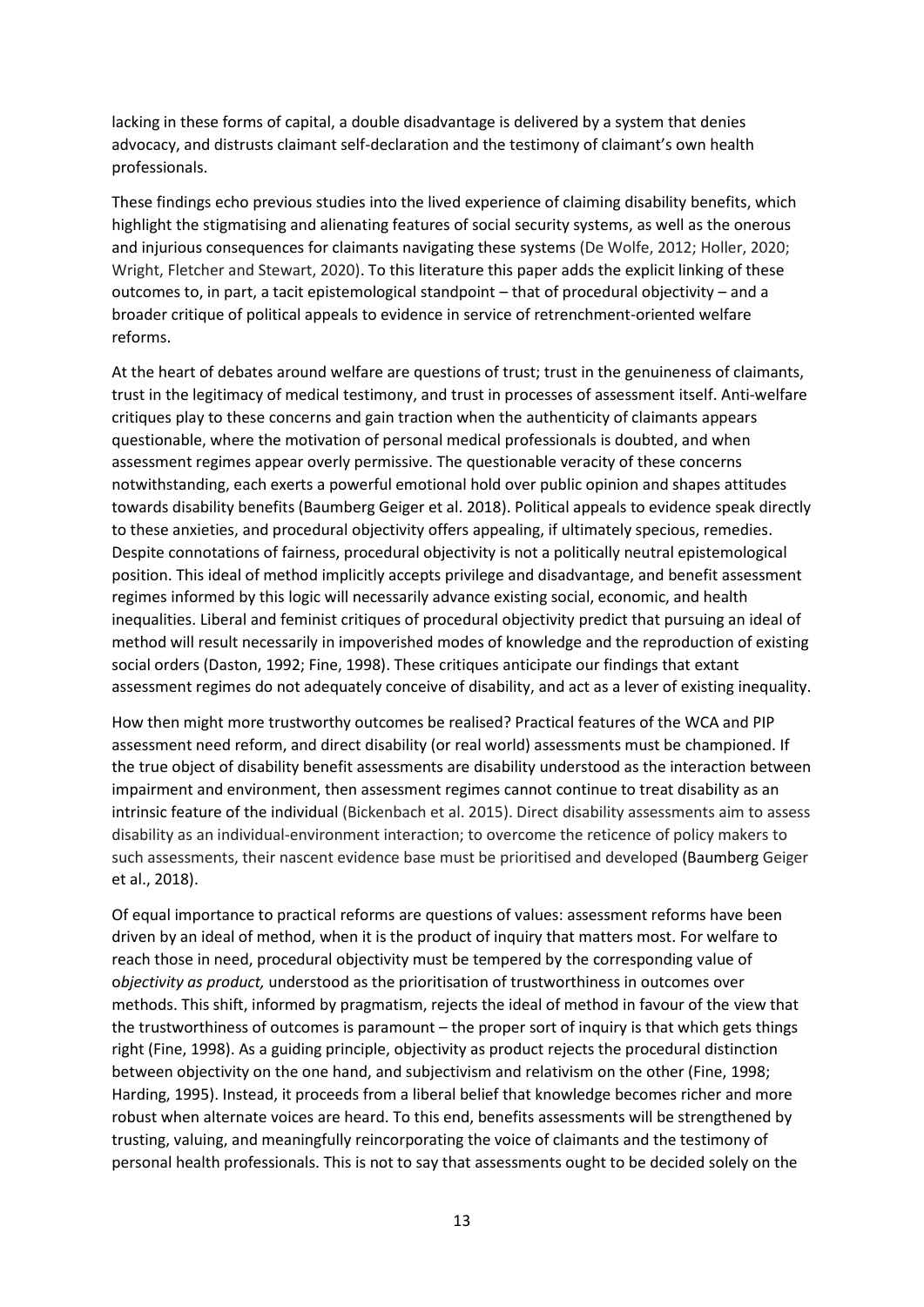basis of these knowledge claims, but in assuming both to be inauthentic, current assessment regimes deny both their rightful place in the decision making process.

Objectivity as product also entails the feminist demand that inquiry acts directly to overcome structures of oppression and symbolic disqualification. Rather than asking how processes of inquiry may be made more impartial and less personal, objectivity as product demands that observers become increasingly responsible, both to the product of inquiry, but also to the subjects therein (Heldke and Kellert, 1995). Procedural objectivity seeks to bracket out extraneous factors, prioritise internal validity, and so limit the role of individual perspectives or local conditions. But as this paper has shown, this approach simply denies advocacy and support to those most in need, and means successful claims are often contingent upon access to personal, social and economic resources. A trustworthy assessment process must ensure that all claimants have access to the support needed to make effective benefit applications, regardless of personal resources. Only when this is realised may claims be assessed in the knowledge that the influence of private resources are tempered by public support. At its core, this is a call for more democratic assessment processes, which not only accommodate alternative voices, but also seek to disrupt exclusory social order, overcome disabling barriers, and promote inclusive modes of knowledge. Returning to the question of values, a democratic reappraisal of objectivity represents the foregrounding of its ontological and moral dimensions (Daston, 1992), and promises outcomes that are more trustworthy by virtue of their being more just.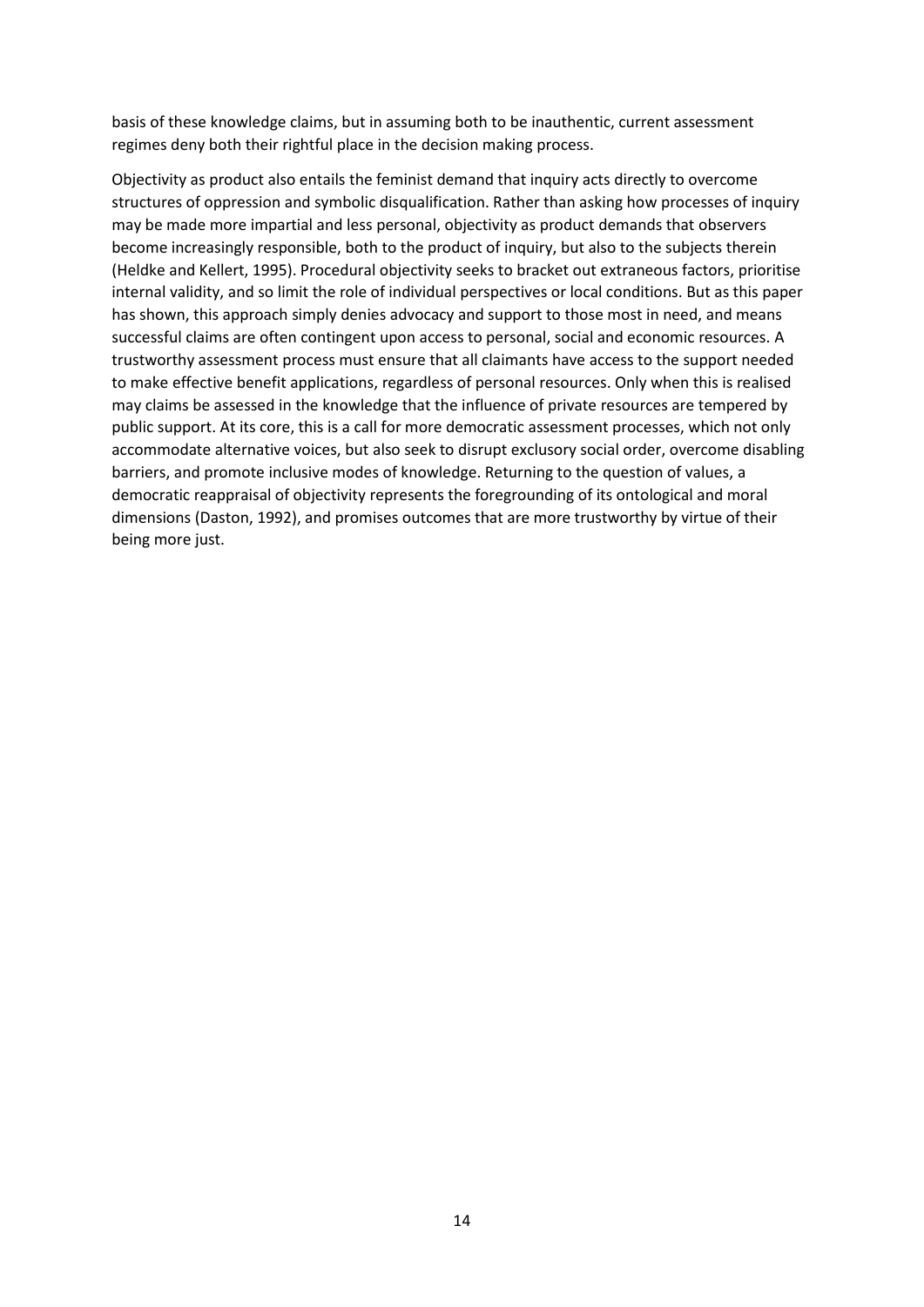#### **References**

Baumberg Geiger, B., 2018. A Better Work Capability Assessment is Possible: Disability assessment, public opinion and the benefits system. *London: Demos*.

Baumberg Geiger, B, Garthwaite, K., Warren, J. and Bambra, C., 2018. Assessing work disability for social security benefits: international models for the direct assessment of work capacity. *Disability and Rehabilitation*, *40*(24), pp.2962-2970.

Bickenbach, J., Posarac, A., Cieza, A. and Kostanjsek, N., 2015. *Assessing disability in working age population: a paradigm shift from impairment and functional limitation to the disability approach*. Available from:<https://openknowledge.worldbank.org/handle/10986/22353> [Accessed 27th February 2020].

Centre for Health and Disability Assessments (CHDA). *Revised WCA handbook: MED-ESAAR2011/2012HB~001, 10th March 2020.* Available from:

[https://assets.publishing.service.gov.uk/government/uploads/system/uploads/attachment\\_data/file](https://assets.publishing.service.gov.uk/government/uploads/system/uploads/attachment_data/file/777221/wca-handbook.pdf) [/777221/wca-handbook.pdf](https://assets.publishing.service.gov.uk/government/uploads/system/uploads/attachment_data/file/777221/wca-handbook.pdf) [Accessed 14th May 2020].

Daston, L., 1992. Objectivity and the Escape from Perspective. *Social studies of science*, *22*(4), pp.597-618. [accessed 14th May 2020].

Department of Work and Pensions (DWP). (2006) *A new deal for welfare: Empowering people to work.* Available at:

[https://assets.publishing.service.gov.uk/government/uploads/system/uploads/attachment\\_data/file](https://assets.publishing.service.gov.uk/government/uploads/system/uploads/attachment_data/file/272235/6730.pdf) [/272235/6730.pdf](https://assets.publishing.service.gov.uk/government/uploads/system/uploads/attachment_data/file/272235/6730.pdf) [accessed 14th May 2020].

Department for Work and Pensions (DWP). (2010a) *Public Consultation: Disability Living Allowance Reform*. Available from:

[https://assets.publishing.service.gov.uk/government/uploads/system/uploads/attachment\\_data/file](https://assets.publishing.service.gov.uk/government/uploads/system/uploads/attachment_data/file/181633/dla-reform-consultation.pdf) [/181633/dla-reform-consultation.pdf](https://assets.publishing.service.gov.uk/government/uploads/system/uploads/attachment_data/file/181633/dla-reform-consultation.pdf)

Department of Work and Pensions (DWP). (2010b). *Ad-hoc analysis of incapacity benefits face-toface assessments*. Available from:

[https://assets.publishing.service.gov.uk/government/uploads/system/uploads/attachment\\_data/file](https://assets.publishing.service.gov.uk/government/uploads/system/uploads/attachment_data/file/223237/Adhoc_analysis_of_face_to_face_assessments.pdf) [/223237/Adhoc\\_analysis\\_of\\_face\\_to\\_face\\_assessments.pdf](https://assets.publishing.service.gov.uk/government/uploads/system/uploads/attachment_data/file/223237/Adhoc_analysis_of_face_to_face_assessments.pdf) [accessed 30th June 2020].

Department of Work and Pensions (2012) 'Oral statement on Personal Independence Payment: Speech by Esther McVey, [https://www.gov.uk/government/speeches/oral-statement-on-personal](https://www.gov.uk/government/speeches/oral-statement-on-personal-independence-payment)[independence-payment](https://www.gov.uk/government/speeches/oral-statement-on-personal-independence-payment) [accessed 13 July].

De Wolfe, P., 2012. Reaping the benefits of sickness? Long-term illness and the experience of welfare claims. *Disability & Society*, *27*(5), pp.617-630.

Drake, R.F. (2000) Disabled people, New Labour, benefits and work. *Critical Social Policy*, *20*(4), pp.421-439.

Fine, A., 1998, November. The viewpoint of no-one in particular. In *Proceedings and addresses of the American Philosophical Association*, 72(2), pp.7-20).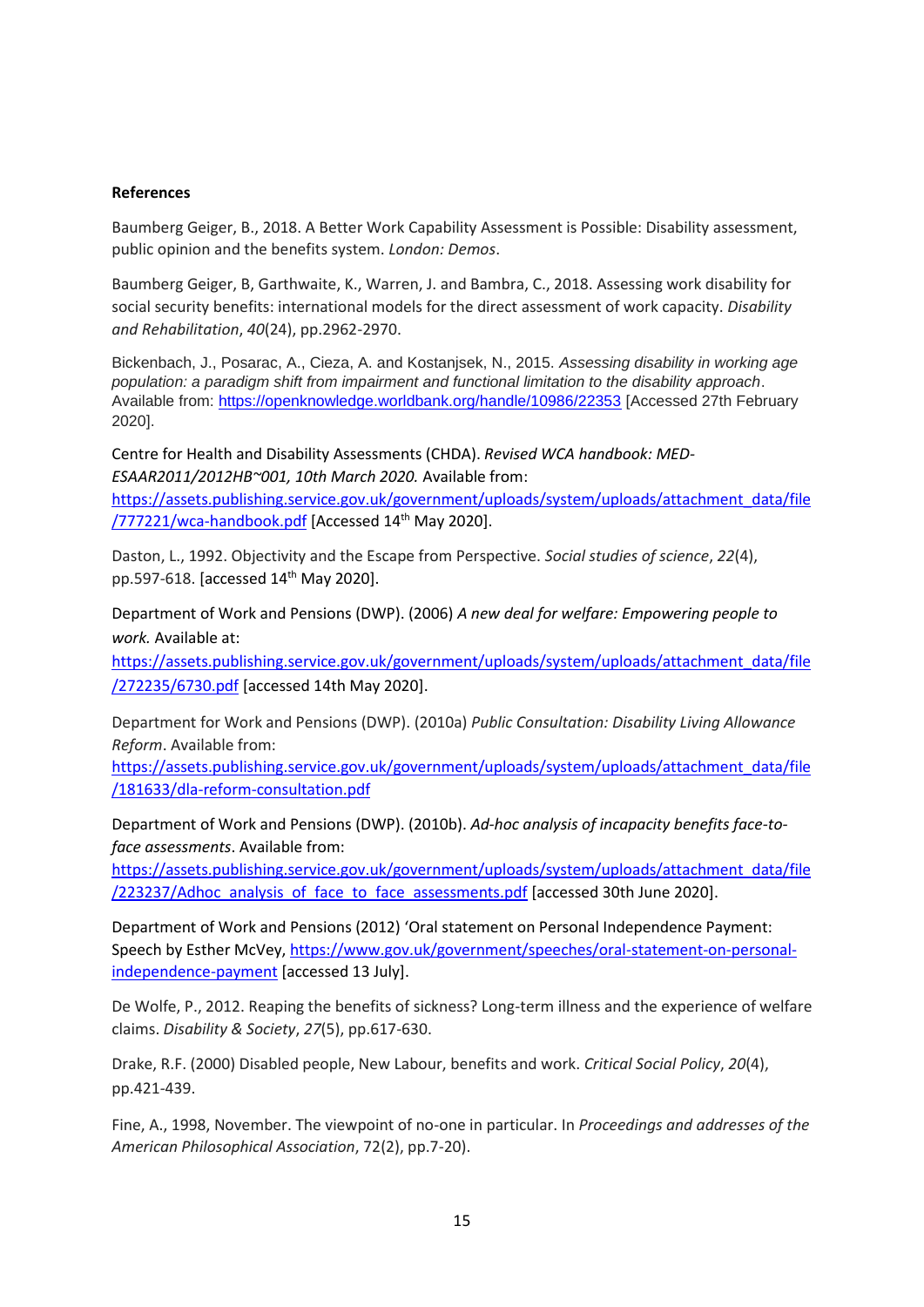Garthwaite, K. (2011) 'The language of shirkers and scroungers?'Talking about illness, disability and coalition welfare reform. *Disability & Society*, *26*(3), pp.369-372.

Gray, P. 2017. *The Second Independent Review of the Personal Independence Payment Assessment*. Available at:

[https://assets.publishing.service.gov.uk/government/uploads/system/uploads/attachment\\_data/file](https://assets.publishing.service.gov.uk/government/uploads/system/uploads/attachment_data/file/604097/pip-assessment-second-independent-review.pdf)  $/604097/pip-assesment-second-independent-review.pdf$  [accessed  $7<sup>th</sup>$  July 2020].

Harding, S., 1995. "Strong objectivity": A response to the new objectivity question. *Synthese*, *104*(3), pp.331-349.

Harrington, M. 2010. *An Independent Review of the Work Capability Assessment*. Available at: [https://assets.publishing.service.gov.uk/government/uploads/system/uploads/attachment\\_data/file](https://assets.publishing.service.gov.uk/government/uploads/system/uploads/attachment_data/file/70071/wca-review-2010.pdf) [/70071/wca-review-2010.pdf](https://assets.publishing.service.gov.uk/government/uploads/system/uploads/attachment_data/file/70071/wca-review-2010.pdf) [accessed 7th July 2020].

Heldke, L.M. and Kellert, S.H., 1995. Objectivity as responsibility. *Metaphilosophy*, *26*(4), pp.360-378.

Holler, R., 2020. Material, stigmatic, and agentic dimensions in the experience of claiming disability benefits: The Israeli case. *Social Policy & Administration*.

Jensen, T. and Tyler, I. (2015) 'Benefits broods': The cultural and political crafting of anti-welfare commonsense. *Critical Social Policy*, *35*(4), pp.470-491.

Litchfield, P. 2013. An Independent Review of the Work Capability Assessment – year four. Available at:

[https://assets.publishing.service.gov.uk/government/uploads/system/uploads/attachment\\_data/file](https://assets.publishing.service.gov.uk/government/uploads/system/uploads/attachment_data/file/265351/work-capability-assessment-year-4-paul-litchfield.pdf) [/265351/work-capability-assessment-year-4-paul-litchfield.pdf](https://assets.publishing.service.gov.uk/government/uploads/system/uploads/attachment_data/file/265351/work-capability-assessment-year-4-paul-litchfield.pdf) [accessed 7th July 2020].

Longino, H.E., 1990. *Science as social knowledge: Values and objectivity in scientific inquiry*. Princeton University Press.

Machin, R. (2017) Made to measure? An analysis of the transition from Disability Living Allowance to Personal Independence Payment. *Journal of Social Welfare and Family Law*, *39*(4), pp.435-453.

Mill, J.S. 1960. *Utilitarianism, Liberty, Representative Government.* Letchworth: Aldline Press

Newton, S. 2018. *Personal Independence Payment: Medical Examinations: Written question – 125263*. Available at: [https://www.parliament.uk/business/publications/written-questions-answers](https://www.parliament.uk/business/publications/written-questions-answers-statements/written-question/Commons/2018-01-29/125263/)[statements/written-question/Commons/2018-01-29/125263/](https://www.parliament.uk/business/publications/written-questions-answers-statements/written-question/Commons/2018-01-29/125263/) [accessed 30th June 2020].

Organisation for Economic Co-operation and Development (OECD). (2010) *Sickness, Disability and Work: Breaking the Barriers.* Available fro[m https://www.oecd.org/publications/sickness-disability](https://www.oecd.org/publications/sickness-disability-and-work-breaking-the-barriers-9789264088856-en.htm)[and-work-breaking-the-barriers-9789264088856-en.htm](https://www.oecd.org/publications/sickness-disability-and-work-breaking-the-barriers-9789264088856-en.htm) [accessed 14<sup>th</sup> May 2020].

Roulstone, A. (2015) Personal Independence Payments, welfare reform and the shrinking disability category. *Disability & Society*, *30*(5), pp.673-688.

Shakespeare, T., Watson, N. and Alghaib, O.A. (2017) Blaming the victim, all over again: Waddell and Aylward's biopsychosocial (BPS) model of disability. *Critical Social Policy*, *37*(1), pp.22-41.

Social Market Foundation (SMF). 2005. *The Incapacity Trap: Report of the Social Market Foundation Commission on Incapacity Benefit.* [https://www.smf.co.uk/publications/the-incapacity-trap-report](https://www.smf.co.uk/publications/the-incapacity-trap-report-of-the-smf-commission-on-incapacity-benefit-reform/)[of-the-smf-commission-on-incapacity-benefit-reform/](https://www.smf.co.uk/publications/the-incapacity-trap-report-of-the-smf-commission-on-incapacity-benefit-reform/) [accessed 1<sup>st</sup> July 2020].